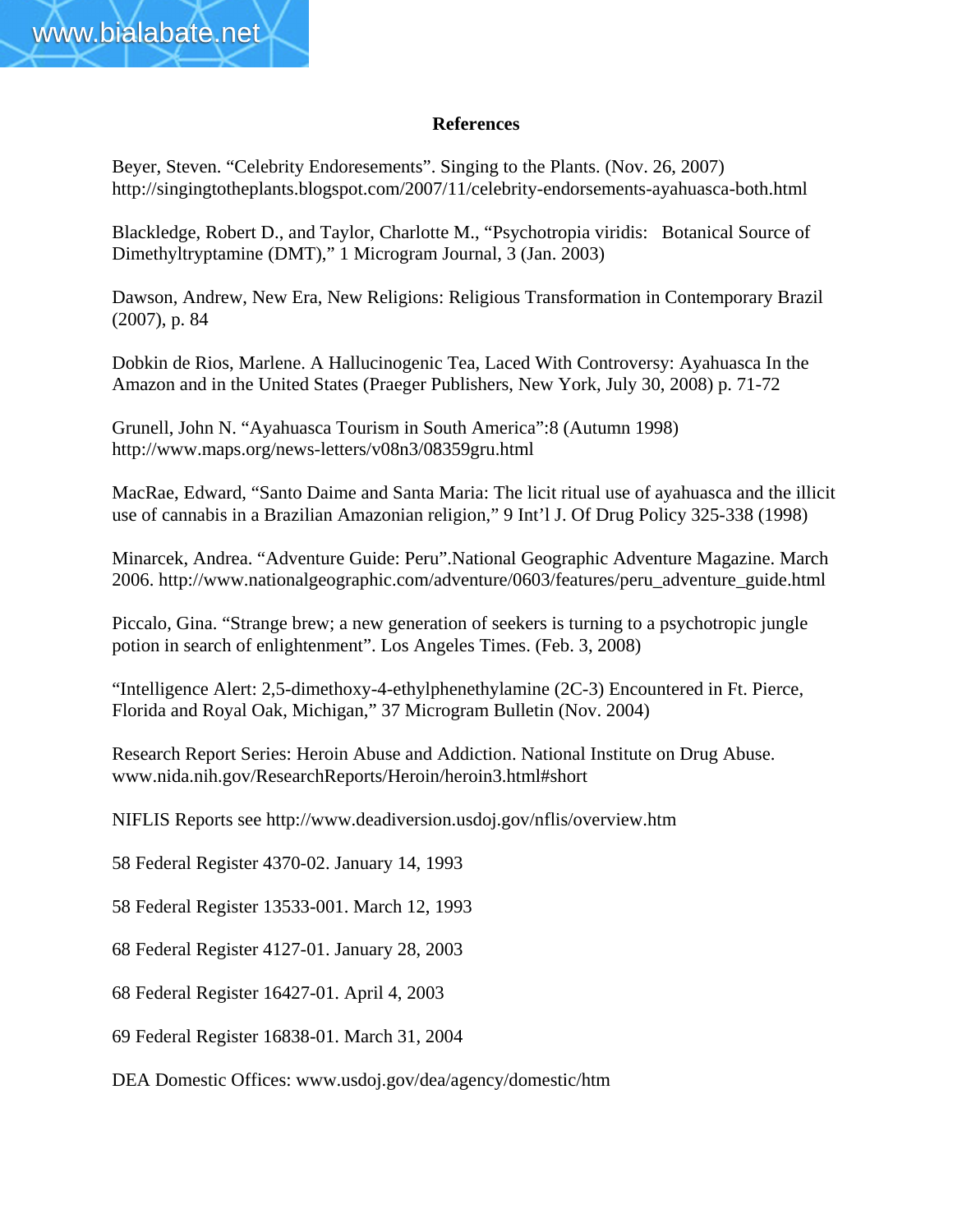DEA Office of Diversion Control: www.deadiversion.usdoj.gov

DEA "A Tradition of Excellence, 1973-2003": www.usdoj.gov/dea/pubs/history/index.html

DEA Drug Information, Drugs of Concern: http://www.usdoj.gov/dea/concern/concern.htm

DEA Drug Information, Drugs of Abuse. See "Drugs and Chemicals of Concern" and "N, N-Dimethyltryptamine": http://www.usdoj.gov/dea/pubs/abuse/8-hallu.htm

DEA STRIDE DMT Exhibits, Analyzed in DEA Labs, 1990-2008

"Ayahuasca Retreat": http://yatra.yage.net/ayahuascabr.htm

"Ayahuasca Healing": www.ayahuasca-healing.net

Ayahusca Cultivation: www.a1b2c3.com/drugs/aya\_01.htm

Ayahuasca for Purchase: http://www.ethnobotanicals.com/ayahuasca-banisteriopsis-caapi.html

Ayahuasca for Purchase: http://www.bouncingbearbotanicals.com/ethnobotanicals-ayahuascaproducts-c-60\_70.html

Ayahuasca for Purchase: www.shamanhut.com

Ayahuasca Information: www.ayahuasca-info.com/links

Ayahuasca for Purchase: http://www.shamanic-extracts.com/xcart/shamanic-ethnobotanicals/ayahuasca-kit/

MacRae, John Baptista das Neves (Edward). Amended expert witness statement, November 18, 2008.

Winkelman, Michael. Amended expert witness statement, November 24, 2008.

Goldman, Jonathon. Amended witness statement, November 6, 2008.

Ramsey, Miriam. Deposition October 2, 2008.

Row, Mary. Deposition October 14, 2008.

Bliss-Yeager, Alexandra. Deposition September 30, 2008.

Seligman, John. Deposition November 12, 2008.

Goldman, Jonathan. Deposition October 3, 2008.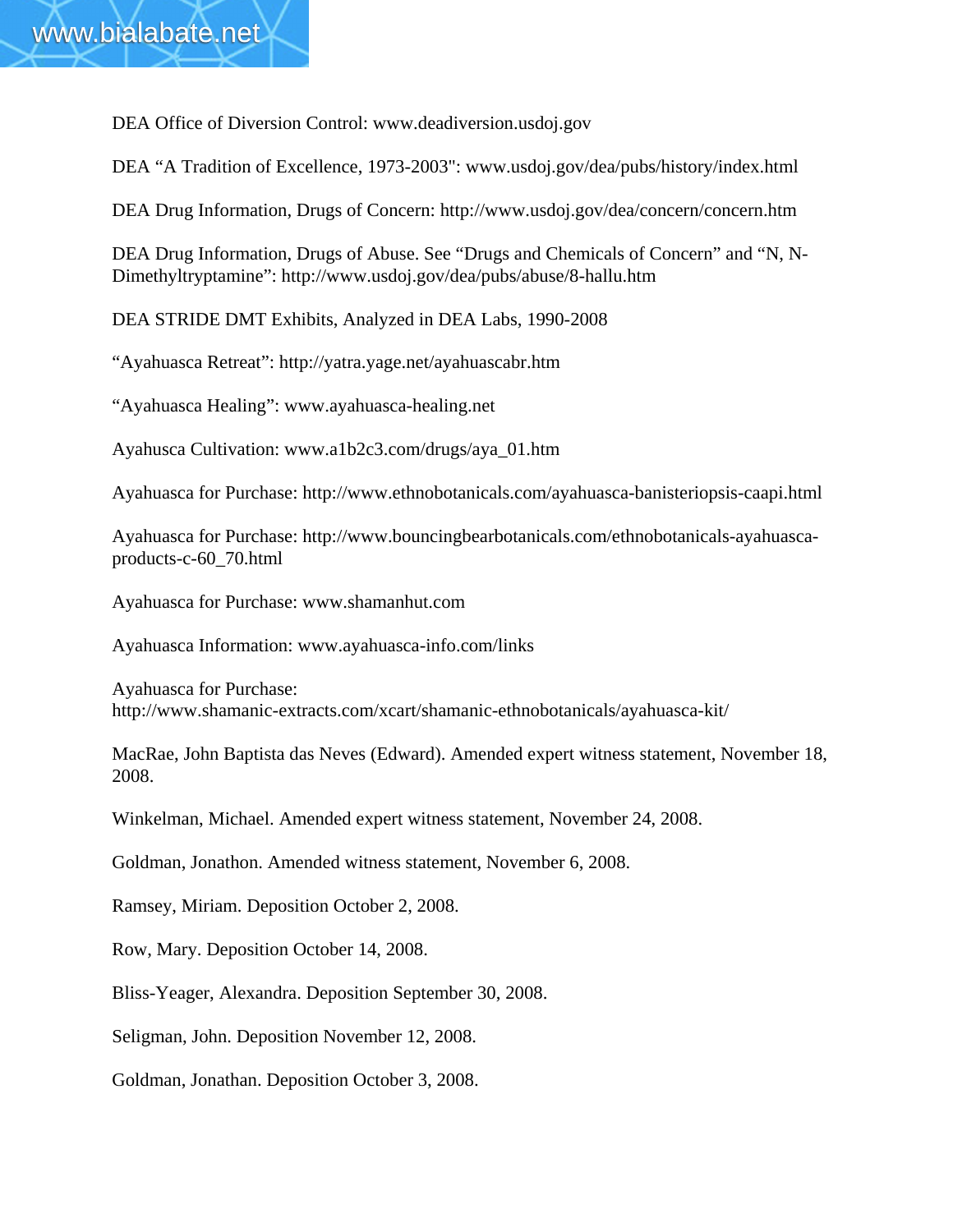## **DENISE CURRY, B.A., M.P.A., J.D.**

**Denise Curry is currently the Deputy Director, Office of Diversion Control.** 

**Employed for 34 years with the U. S. Department of Justice Drug Enforcement Administration, Ms. Curry began her career in May l974 as a Diversion Investigator assigned to the Detroit Field Office. In this capacity she performed individually and as team leader to conduct criminal and regulatory investigations into violations of the Controlled Substances Act.** 

**In l986 she was promoted to the position of Supervisory Diversion Investigator and transferred to the Los Angeles Field Office. From 1986-1992, she directly supervised a staff of 10 investigators. Her responsibilities extended to the full-range of registrant investigations, including targeting organizations and individuals involved in illegal trafficking.** 

**In 1992 Ms. Curry was assigned to the Liaison Unit as a Staff Coordinator. From 1992-1997, she provided consultation to the field division offices concerning interpretation of various statutes, regulations and policy and their impact on investigations; conducted liaison activities with representatives of the pharmaceutical industry, health care professionals, state and local authorities, foreign governments and other Federal agencies; and developed written policy and guidelines for implementation of diversion programs.** 

**In October 1997 Ms. Curry was promoted to the Chief of the Liaison Unit in the Liaison and Policy Section, Office of Diversion Control. Ms. Curry served in this capacity until July 2003.** 

**In July 2003 Ms. Curry was assigned to the Office of Inspection as an Inspector. She served as an Inspector from July 2003 through December 2003.** 

**In January 2004 Ms. Curry was a temporary detail to the Office of Diversion Control as the Executive Assistant to the Deputy Assistant Administrator for the Office of Diversion Control. In February 2004 Ms. Curry was promoted to the position of Executive Assistant.** 

**In February 2005 Ms. Curry was appointed to the position of Deputy Director, Office of Diversion Control the position she currently holds.**